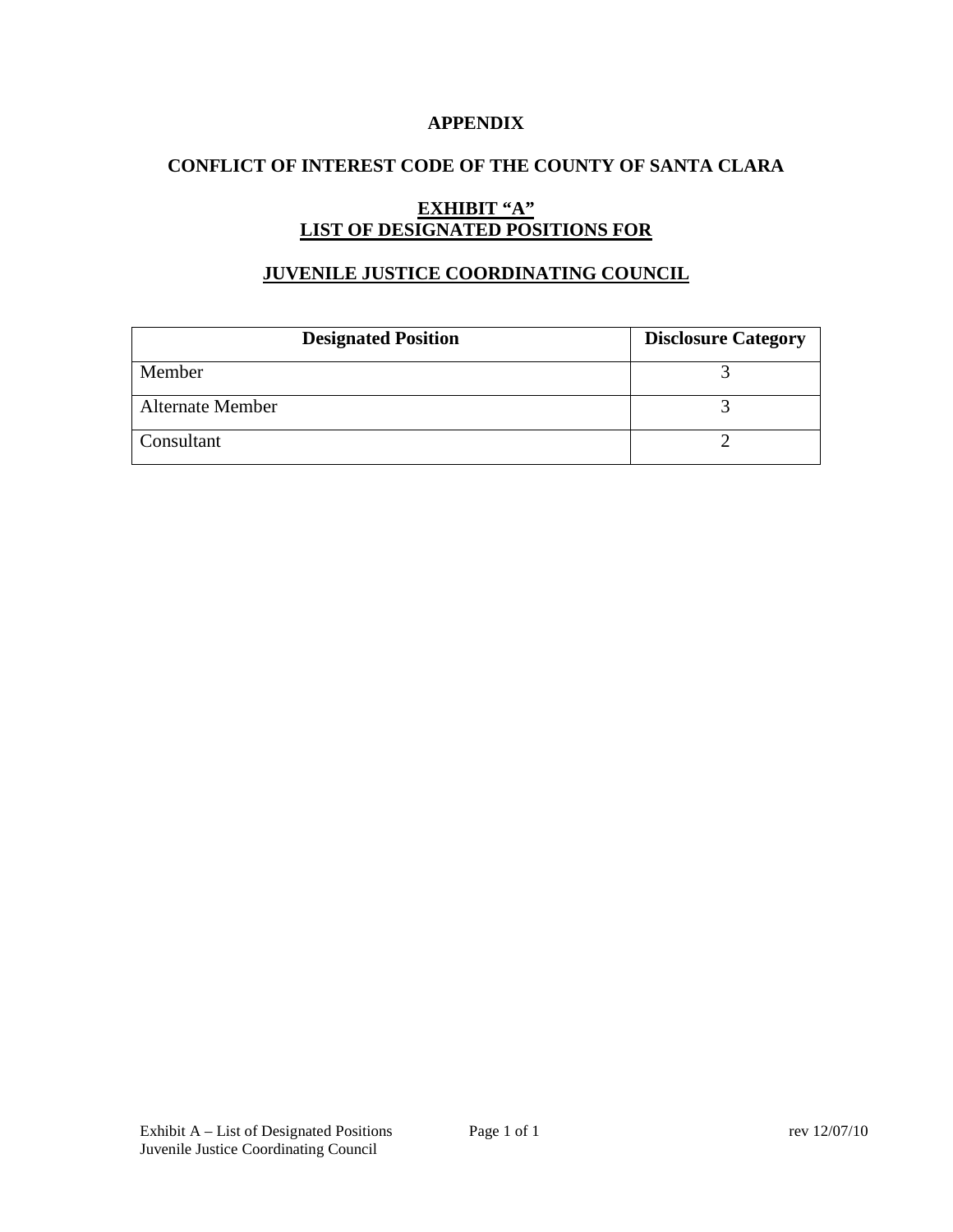#### **APPENDIX**

## **CONFLICT OF INTEREST CODE OF THE COUNTY OF SANTA CLARA**

## **EXHIBIT "B" DISCLOSURE CATEGORIES FOR**

## **JUVENILE JUSTICE COORDINATING COUNCIL**

Pursuant to the County of Santa Clara's Conflict of Interest Code, Disclosure Categories 1 and 2 shall read as follows for all Code Agencies.

**Disclosure Category 1:** Persons in this category shall disclose:

(1) all investments in, business positions in, and income (including gifts, loans and travel payments) from:

(a) all sources that provide, plan to provide, or have provided in the last two years, facilities, goods, software, hardware, or related technology, equipment, vehicles, machinery or services, including training or consulting services, to the County;

(b) all sources that are subject to the regulatory, monitoring, investigatory, enforcement, valuation, certification, permit or licensing authority of, or have an application for a license, permit or certificate pending before, the County;

(c) all sources that receive, are planning to apply to receive, or have received in the last two years, grants or other monies from or through the County; and sources that receive referrals to provide assessments and/or treatments that are required or recommended by the County; and

(2) all interests in real property in the County of Santa Clara located entirely or partly within the County, or within two miles of County boundaries, or of any land owned or used by the County.

**Disclosure Category 2:** Each Consultant shall disclose: (1) all investments in, business positions in, and income (including gifts, loans and travel payments) from: (a) all sources that provide, plan to provide, or have provided in the last two years, facilities, goods, software, hardware, or related technology, equipment, vehicles, machinery or services, including training or consulting services, to the County; (b) all sources that are subject to the regulatory, monitoring, investigatory, enforcement, valuation, certification, permit or licensing authority of, or have an application for a license, permit or certificate pending before, the County; (c) all sources that receive, are planning to apply to receive, or have received in the last two years, grants or other monies from or through the County; and